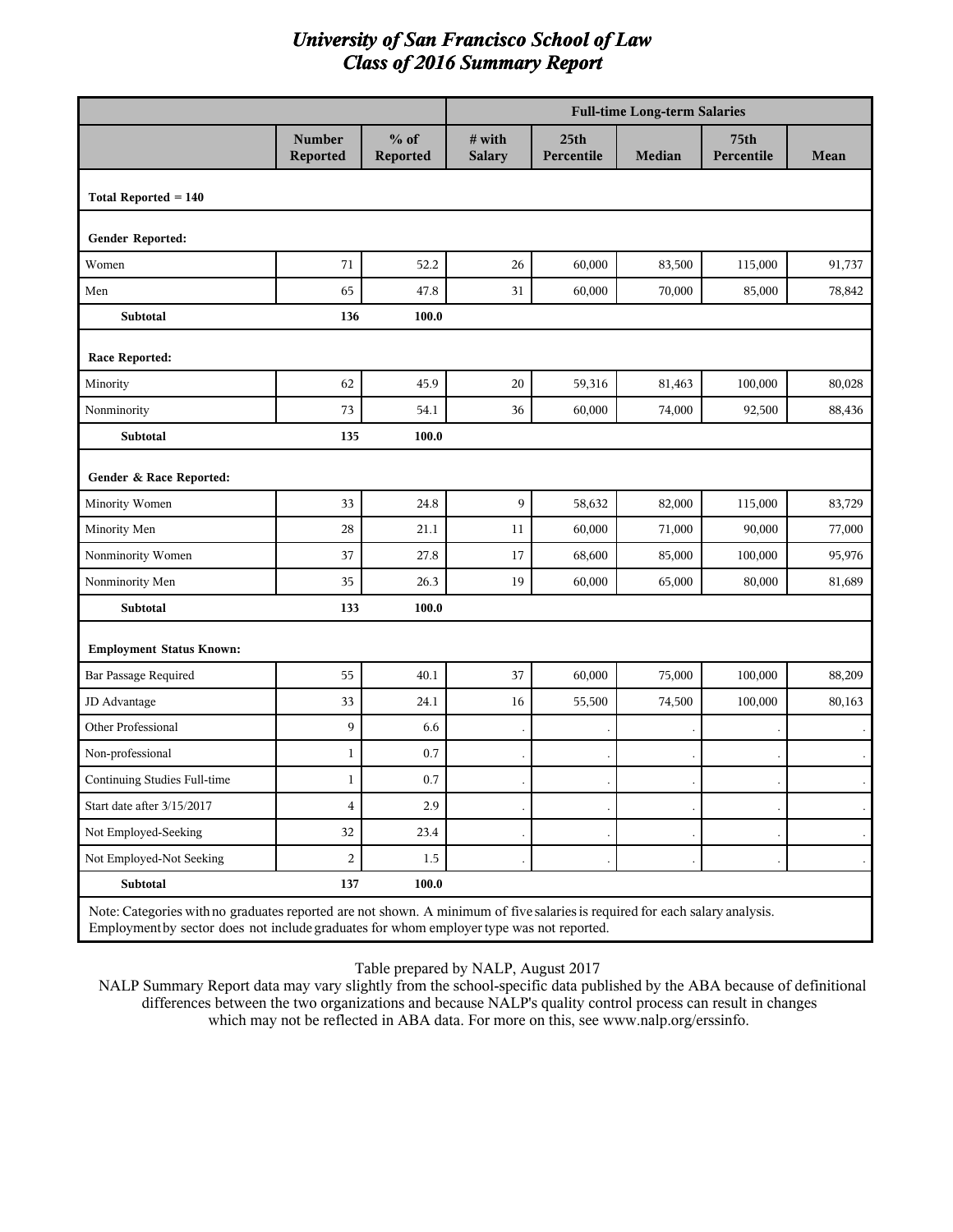|                                                 |                           |                    | <b>Full-time Long-term Salaries</b> |                                |               |                    |        |  |
|-------------------------------------------------|---------------------------|--------------------|-------------------------------------|--------------------------------|---------------|--------------------|--------|--|
|                                                 | <b>Number</b><br>Reported | $%$ of<br>Reported | # with<br><b>Salary</b>             | 25 <sub>th</sub><br>Percentile | <b>Median</b> | 75th<br>Percentile | Mean   |  |
| Total Employed or Continuing Studies Full-time: |                           |                    |                                     |                                |               |                    |        |  |
| Continuing Studies Full-time                    | $\mathbf{1}$              | 0.7                |                                     |                                |               |                    |        |  |
| Employed                                        | 98                        | 71.5               | 57                                  | 60,000                         | 75,000        | 90,000             | 84,724 |  |
| Subtotal                                        | 99                        | 72.3               |                                     |                                |               |                    |        |  |
| <b>Employment by Sector</b>                     |                           |                    |                                     |                                |               |                    |        |  |
| Private Sector                                  | 70                        | 71.4               | 41                                  | 65,000                         | 80,925        | 110,000            | 92,430 |  |
| Public Sector                                   | 28                        | 28.6               | 16                                  | 51,000                         | 61,000        | 75,500             | 64,977 |  |
| Subtotal                                        | 98                        | 100.0              |                                     |                                |               |                    |        |  |
| Full-time/Part-time Jobs:                       |                           |                    |                                     |                                |               |                    |        |  |
| Bar Passage Required-Full-time                  | 53                        | 54.1               | 37                                  | 60,000                         | 75,000        | 100,000            | 88,209 |  |
| Bar Passage Required-Part-time                  | $\overline{2}$            | 2.0                |                                     |                                |               |                    |        |  |
| JD Advantage-Full-time                          | 24                        | 24.5               | 16                                  | 55,500                         | 74,500        | 100,000            | 80,163 |  |
| JD Advantage-Part-time                          | 9                         | 9.2                |                                     |                                |               |                    |        |  |
| Other Professional-Full-time                    | 6                         | 6.1                |                                     |                                |               |                    |        |  |
| Other Professional-Part-time                    | 3                         | 3.1                |                                     |                                |               |                    |        |  |
| Non-professional-Part-time                      | $\mathbf{1}$              | 1.0                |                                     |                                |               |                    |        |  |
| Subtotal                                        | 98                        | 100.0              |                                     |                                |               |                    |        |  |
| <b>Employment Categories:</b>                   |                           |                    |                                     |                                |               |                    |        |  |
| Education                                       | $\overline{2}$            | 2.0                |                                     |                                |               |                    |        |  |
| <b>Business</b>                                 | 23                        | 23.5               | 13                                  | 73,000                         | 80,925        | 110,000            | 90,071 |  |
| Judicial Clerk                                  | $1\,$                     | 1.0                |                                     |                                |               |                    |        |  |
| Private Practice                                | 47                        | 48.0               | 28                                  | 58,000                         | 81,250        | 110,000            | 93,525 |  |
| Government                                      | 15                        | 15.3               | $\,8\,$                             | 63,816                         | 75,500        | 83,500             | 75,704 |  |
| Public Interest                                 | 10                        | 10.2               | 6                                   | 45,000                         | 51,000        | 60,000             | 52,000 |  |
| Subtotal                                        | 98                        | 100.0              |                                     |                                |               |                    |        |  |

Table prepared by NALP, August 2017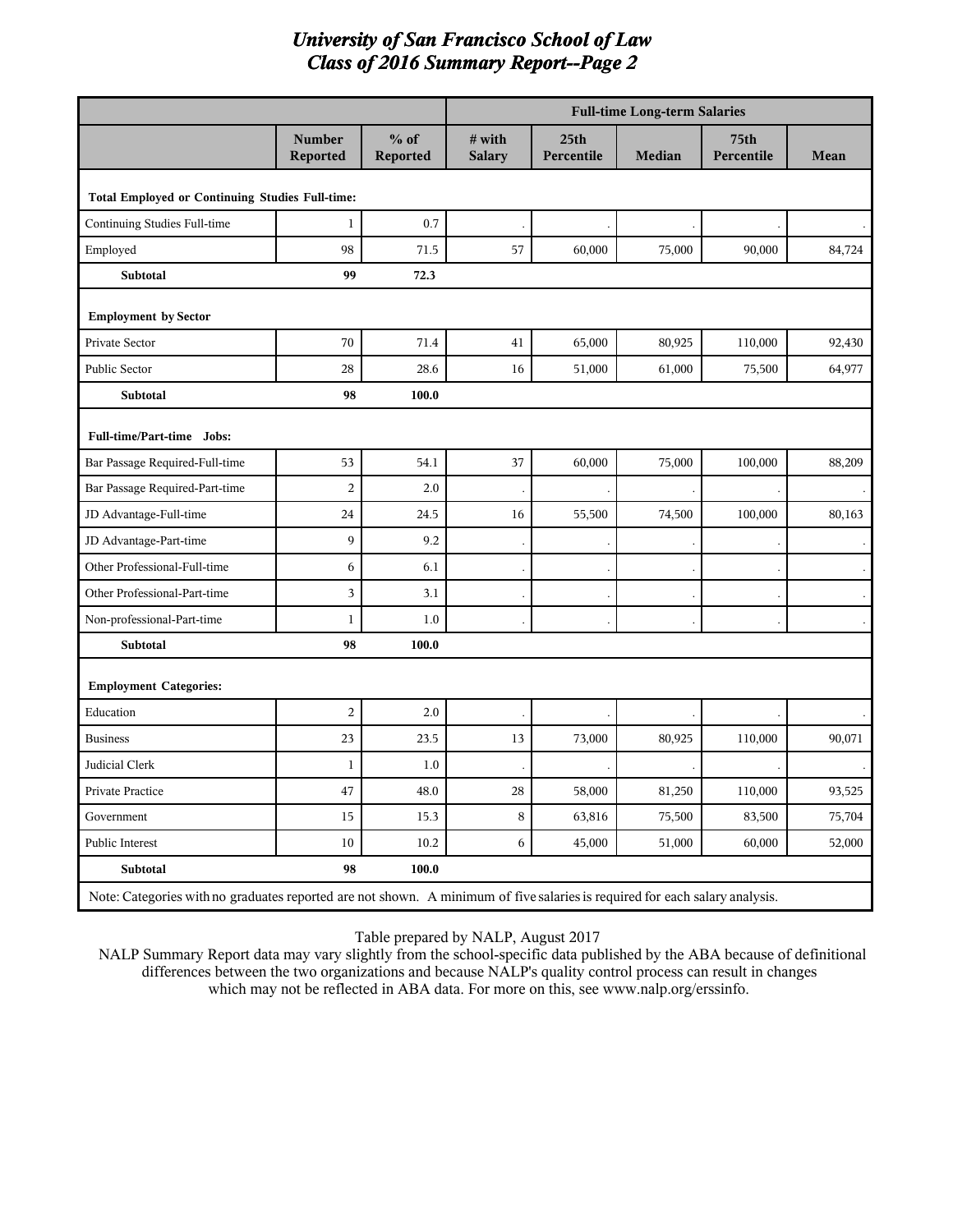|                                                                                                                             |                           |                    | <b>Full-time Long-term Salaries</b> |                                |        |                    |             |  |
|-----------------------------------------------------------------------------------------------------------------------------|---------------------------|--------------------|-------------------------------------|--------------------------------|--------|--------------------|-------------|--|
|                                                                                                                             | <b>Number</b><br>Reported | $%$ of<br>Reported | # with<br><b>Salary</b>             | 25 <sub>th</sub><br>Percentile | Median | 75th<br>Percentile | <b>Mean</b> |  |
| <b>Education Jobs:</b>                                                                                                      |                           |                    |                                     |                                |        |                    |             |  |
| Other Professional                                                                                                          | $\overline{c}$            | 100.0              |                                     |                                |        |                    |             |  |
| Subtotal                                                                                                                    | $\overline{2}$            | 100.0              |                                     |                                |        |                    |             |  |
| <b>Business Jobs:</b>                                                                                                       |                           |                    |                                     |                                |        |                    |             |  |
| Bar Passage Required                                                                                                        | $\overline{4}$            | 17.4               |                                     |                                |        |                    |             |  |
| JD Advantage                                                                                                                | 13                        | 56.5               | $\,8\,$                             | 74,500                         | 87,500 | 115,000            | 96,125      |  |
| Other Professional                                                                                                          | 5                         | 21.7               |                                     |                                |        |                    |             |  |
| Non-professional                                                                                                            | $\mathbf{1}$              | 4.3                |                                     |                                |        |                    |             |  |
| <b>Subtotal</b>                                                                                                             | 23                        | 100.0              |                                     |                                |        |                    |             |  |
| <b>Private Practice Jobs:</b>                                                                                               |                           |                    |                                     |                                |        |                    |             |  |
| <b>Bar Passage Required</b>                                                                                                 | 33                        | 70.2               | $24\,$                              | 69,300                         | 85,000 | 137,500            | 100,671     |  |
| JD Advantage                                                                                                                | 14                        | 29.8               |                                     |                                |        |                    |             |  |
| Subtotal                                                                                                                    | 47                        | 100.0              |                                     |                                |        |                    |             |  |
| <b>Government Jobs:</b>                                                                                                     |                           |                    |                                     |                                |        |                    |             |  |
| <b>Bar Passage Required</b>                                                                                                 | 9                         | 60.0               |                                     |                                |        |                    |             |  |
| JD Advantage                                                                                                                | 5                         | 33.3               |                                     |                                |        |                    |             |  |
| <b>Other Professional</b>                                                                                                   | $\mathbf{1}$              | 6.7                |                                     |                                |        |                    |             |  |
| Subtotal                                                                                                                    | 15                        | 100.0              |                                     |                                |        |                    |             |  |
| Judicial Clerkships:                                                                                                        |                           |                    |                                     |                                |        |                    |             |  |
| Federal                                                                                                                     | $\mathbf{1}$              | 100.0              |                                     |                                |        |                    |             |  |
| <b>Subtotal</b>                                                                                                             | $\mathbf{1}$              | 100.0              |                                     |                                |        |                    |             |  |
| Note: Categories with no graduates reported are not shown. A minimum of five salaries is required for each salary analysis. |                           |                    |                                     |                                |        |                    |             |  |

Table prepared by NALP, August 2017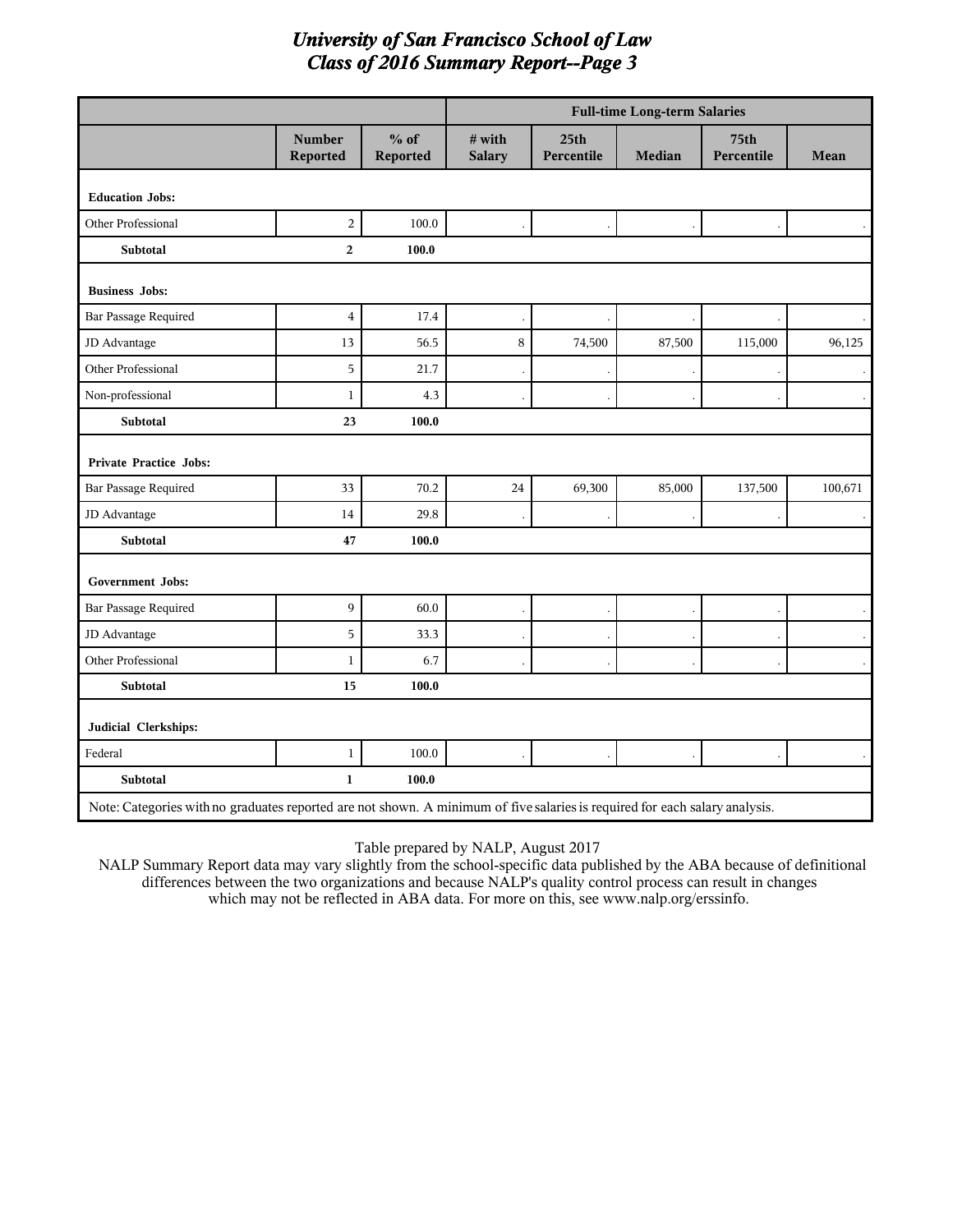|                                                                                                                             |                           |                    |                         |                                | <b>Full-time Long-term Salaries</b> |                    |         |
|-----------------------------------------------------------------------------------------------------------------------------|---------------------------|--------------------|-------------------------|--------------------------------|-------------------------------------|--------------------|---------|
|                                                                                                                             | <b>Number</b><br>Reported | $%$ of<br>Reported | # with<br><b>Salary</b> | 25 <sub>th</sub><br>Percentile | <b>Median</b>                       | 75th<br>Percentile | Mean    |
| <b>Public Interest Jobs:</b>                                                                                                |                           |                    |                         |                                |                                     |                    |         |
| <b>Bar Passage Required</b>                                                                                                 | 8                         | 80.0               | 6                       | 45,000                         | 51,000                              | 60,000             | 52,000  |
| JD Advantage                                                                                                                | $\mathbf{1}$              | 10.0               |                         |                                |                                     |                    |         |
| Other Professional                                                                                                          | $\mathbf{1}$              | 10.0               |                         |                                |                                     |                    |         |
| <b>Subtotal</b>                                                                                                             | 10                        | 100.0              |                         |                                |                                     |                    |         |
| <b>Size of Firm:</b>                                                                                                        |                           |                    |                         |                                |                                     |                    |         |
| $1 - 10$                                                                                                                    | 28                        | 59.6               | 15                      | 50,000                         | 68,600                              | 85,000             | 70,380  |
| 11-25                                                                                                                       | $\overline{4}$            | 8.5                |                         |                                |                                     |                    |         |
| $26 - 50$                                                                                                                   | $\mathbf{1}$              | 2.1                |                         |                                |                                     |                    |         |
| 51-100                                                                                                                      | $\overline{2}$            | 4.3                |                         |                                |                                     |                    |         |
| 101-250                                                                                                                     | $\overline{2}$            | 4.3                |                         |                                |                                     |                    |         |
| 251-500                                                                                                                     | 3                         | 6.4                |                         |                                |                                     |                    |         |
| $501+$                                                                                                                      | 6                         | 12.8               | 6                       | 56,000                         | 167,500                             | 180,000            | 132,167 |
| Solo practitioner                                                                                                           | $\mathbf{1}$              | 2.1                |                         |                                |                                     |                    |         |
| <b>Subtotal</b>                                                                                                             | 47                        | 100.0              |                         |                                |                                     |                    |         |
| Type of Law Firm Job:                                                                                                       |                           |                    |                         |                                |                                     |                    |         |
| Associate                                                                                                                   | 30                        | 63.8               | 23                      | 70,000                         | 85,000                              | 155,000            | 103,222 |
| Law Clerk                                                                                                                   | 13                        | 27.7               |                         |                                |                                     |                    |         |
| Paralegal                                                                                                                   | $\overline{4}$            | 8.5                |                         |                                |                                     |                    |         |
| <b>Subtotal</b>                                                                                                             | 47                        | 100.0              |                         |                                |                                     |                    |         |
| Note: Categories with no graduates reported are not shown. A minimum of five salaries is required for each salary analysis. |                           |                    |                         |                                |                                     |                    |         |

Table prepared by NALP, August 2017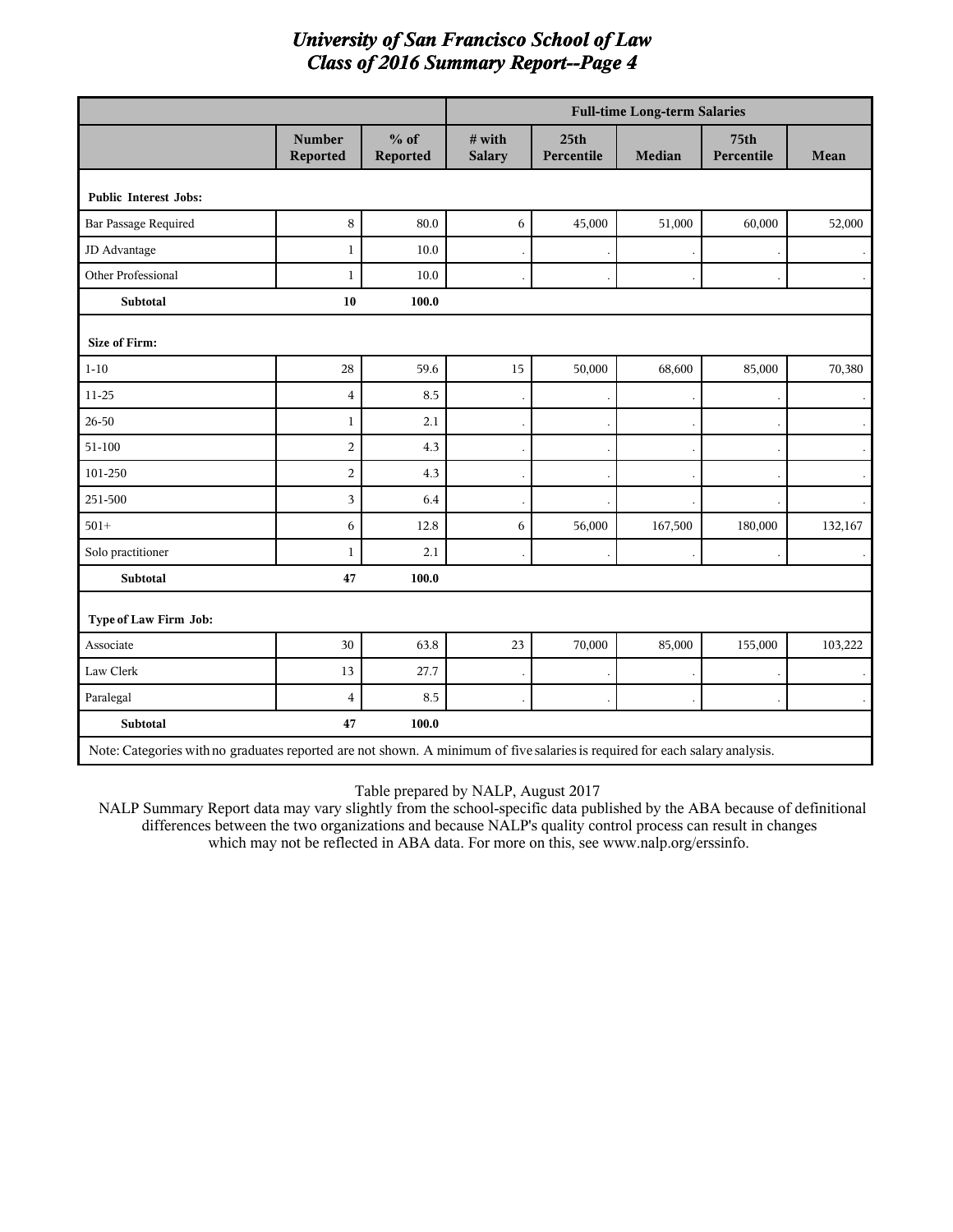|                                                                                                                             |                           |                      |                         |                                | <b>Full-time Long-term Salaries</b> |                    |        |
|-----------------------------------------------------------------------------------------------------------------------------|---------------------------|----------------------|-------------------------|--------------------------------|-------------------------------------|--------------------|--------|
|                                                                                                                             | <b>Number</b><br>Reported | $%$ of<br>Reported   | # with<br><b>Salary</b> | 25 <sub>th</sub><br>Percentile | <b>Median</b>                       | 75th<br>Percentile | Mean   |
| <b>Jobs Taken by Region:</b>                                                                                                |                           |                      |                         |                                |                                     |                    |        |
| Mid-Atlantic                                                                                                                | $\mathbf{1}$              | 1.0                  |                         |                                |                                     |                    |        |
| E North Central                                                                                                             | $\mathbf{1}$              | 1.0                  |                         |                                |                                     |                    |        |
| South Atlantic                                                                                                              | $\mathbf{1}$              | 1.0                  |                         |                                |                                     |                    |        |
| W South Central                                                                                                             | $\mathbf{1}$              | 1.0                  |                         |                                |                                     |                    |        |
| Mountain                                                                                                                    | $\overline{2}$            | 2.1                  |                         |                                |                                     |                    |        |
| Pacific                                                                                                                     | 89                        | 92.7                 | 53                      | 62,000                         | 78,000                              | 100,000            | 87,212 |
| Non US locations                                                                                                            | $\mathbf{1}$              | 1.0                  |                         |                                |                                     |                    |        |
| Subtotal                                                                                                                    | 96                        | 100.0                |                         |                                |                                     |                    |        |
| <b>Location of Jobs:</b>                                                                                                    |                           |                      |                         |                                |                                     |                    |        |
| In-State                                                                                                                    | 89                        | 92.7                 | 53                      | 62,000                         | 78,000                              | 100,000            | 87,212 |
| Out of State                                                                                                                | $\overline{7}$            | 7.3                  |                         |                                |                                     |                    |        |
| Subtotal                                                                                                                    | 96                        | 100.0                |                         |                                |                                     |                    |        |
| # States and Territories w/Employed Grads:                                                                                  |                           |                      |                         |                                |                                     |                    |        |
|                                                                                                                             | 7                         |                      |                         |                                |                                     |                    |        |
| <b>Total</b>                                                                                                                | 7                         | $\ddot{\phantom{0}}$ |                         |                                |                                     |                    |        |
| Note: Categories with no graduates reported are not shown. A minimum of five salaries is required for each salary analysis. |                           |                      |                         |                                |                                     |                    |        |

Table prepared by NALP, August 2017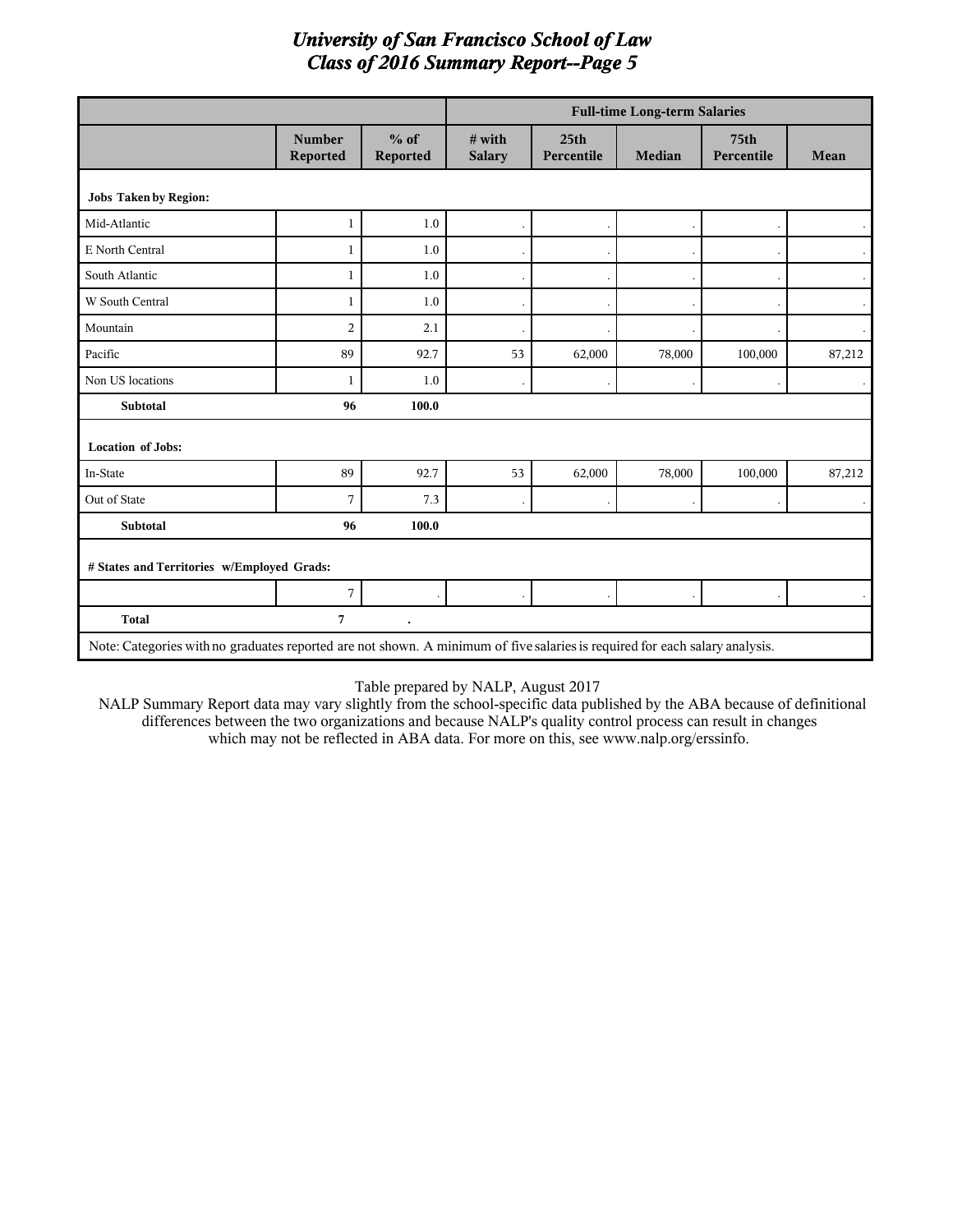|                                                        | <b>Number</b><br><b>Reported</b> | $%$ of<br><b>Reported</b> |
|--------------------------------------------------------|----------------------------------|---------------------------|
| Source of Job                                          |                                  |                           |
| Fall OCI                                               | 7                                | 7.3                       |
| Job Posting in CSO                                     | 9                                | 9.4                       |
| Job posted online or in print                          | 13                               | 13.5                      |
| Clerkship application process or<br>Oscar              | 1                                | 1.0                       |
| Return to Prior Job                                    | 8                                | 8.3                       |
| Referral                                               | 25                               | 26.0                      |
| Self-initiated/letter                                  | 25                               | 26.0                      |
| Temp Agency                                            | 2                                | 2.1                       |
| Other                                                  | 6                                | 6.3                       |
| <b>Subtotal</b>                                        | 96                               | 100.0                     |
| Timing of Job Offer                                    |                                  |                           |
| After Bar Results                                      | 28                               | 28.9                      |
| <b>Before Graduation</b>                               | 35                               | 36.1                      |
| <b>Before Bar Results</b>                              | 34                               | 35.1                      |
| <b>Subtotal</b>                                        | 97                               | 100.0                     |
| <b>Search Status of Employed Grads</b>                 |                                  |                           |
| Seeking a different job                                | 34                               | 36.6                      |
| Not seeking a different job                            | 59                               | 63.4                      |
| <b>Subtotal</b>                                        | 93                               | 100.0                     |
| Note: Figures are based on jobs for which the item was |                                  |                           |

reported, and thus may not add to the total number of jobs.

Table prepared by NALP, August 2017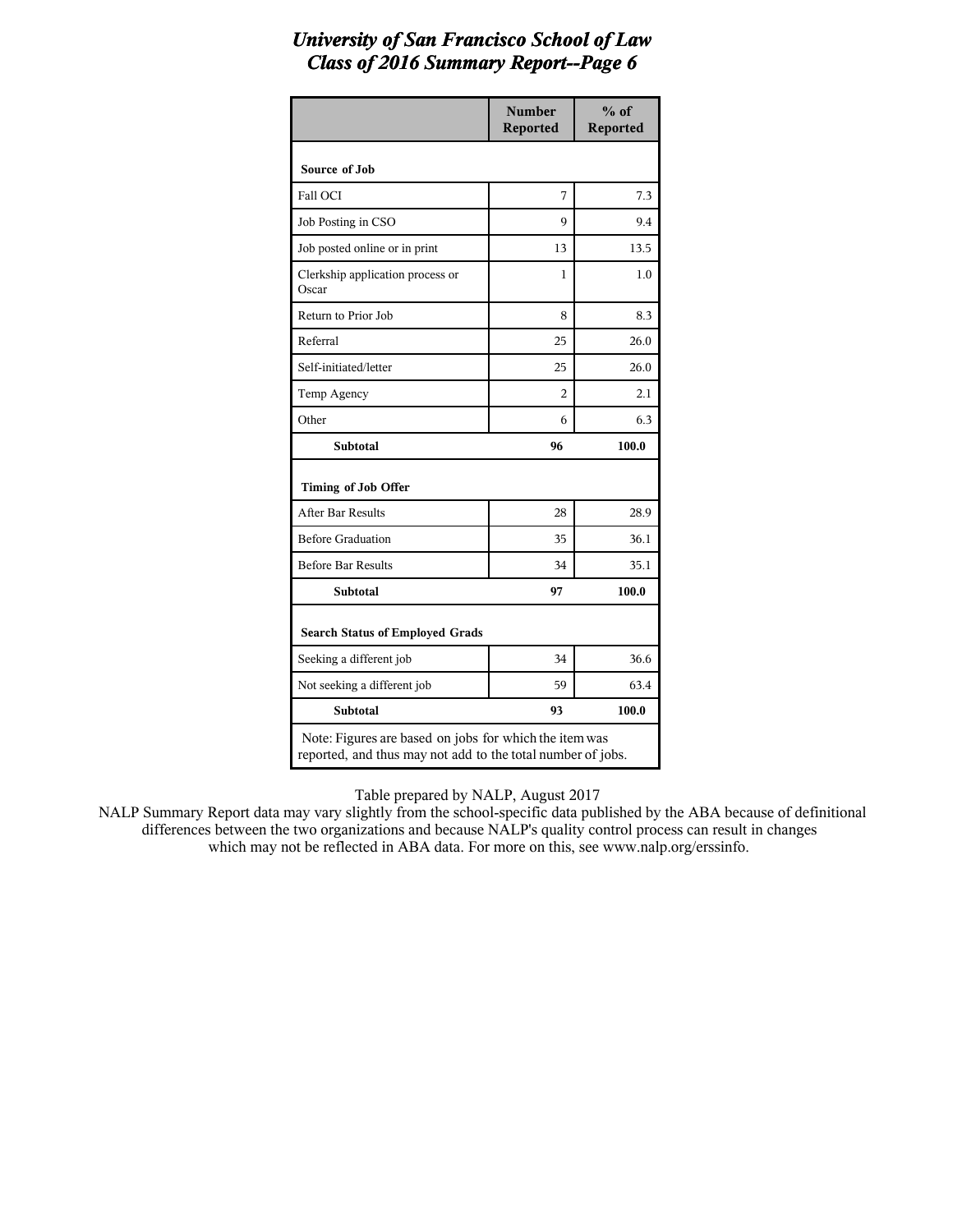|                                                                                                                                                                                                                             | <b>Number of Jobs Reported</b><br>as: |                                            |  |  |  |
|-----------------------------------------------------------------------------------------------------------------------------------------------------------------------------------------------------------------------------|---------------------------------------|--------------------------------------------|--|--|--|
|                                                                                                                                                                                                                             | Long-term<br>$(1+ \text{years})$      | <b>Short-term</b><br>(Less than<br>1 year) |  |  |  |
| Duration of Jobs by Employer Type                                                                                                                                                                                           |                                       |                                            |  |  |  |
| Education                                                                                                                                                                                                                   | 1                                     | 1                                          |  |  |  |
| <b>Business</b>                                                                                                                                                                                                             | 17                                    | 6                                          |  |  |  |
| Judicial Clerk                                                                                                                                                                                                              | 1                                     |                                            |  |  |  |
| <b>Private Practice</b>                                                                                                                                                                                                     | 44                                    | 3                                          |  |  |  |
| Government                                                                                                                                                                                                                  | 12                                    | 3                                          |  |  |  |
| <b>Public Interest</b>                                                                                                                                                                                                      | 7                                     | 3                                          |  |  |  |
| <b>Total Reported</b>                                                                                                                                                                                                       | 82                                    | 16                                         |  |  |  |
| Note: Figures for job duration are based on jobs for which the item<br>was reported, and thus may not add to the total number of jobs.<br>The count of jobs funded by the law school is a total, regardless of<br>duration. |                                       |                                            |  |  |  |

Table prepared by NALP, August 2017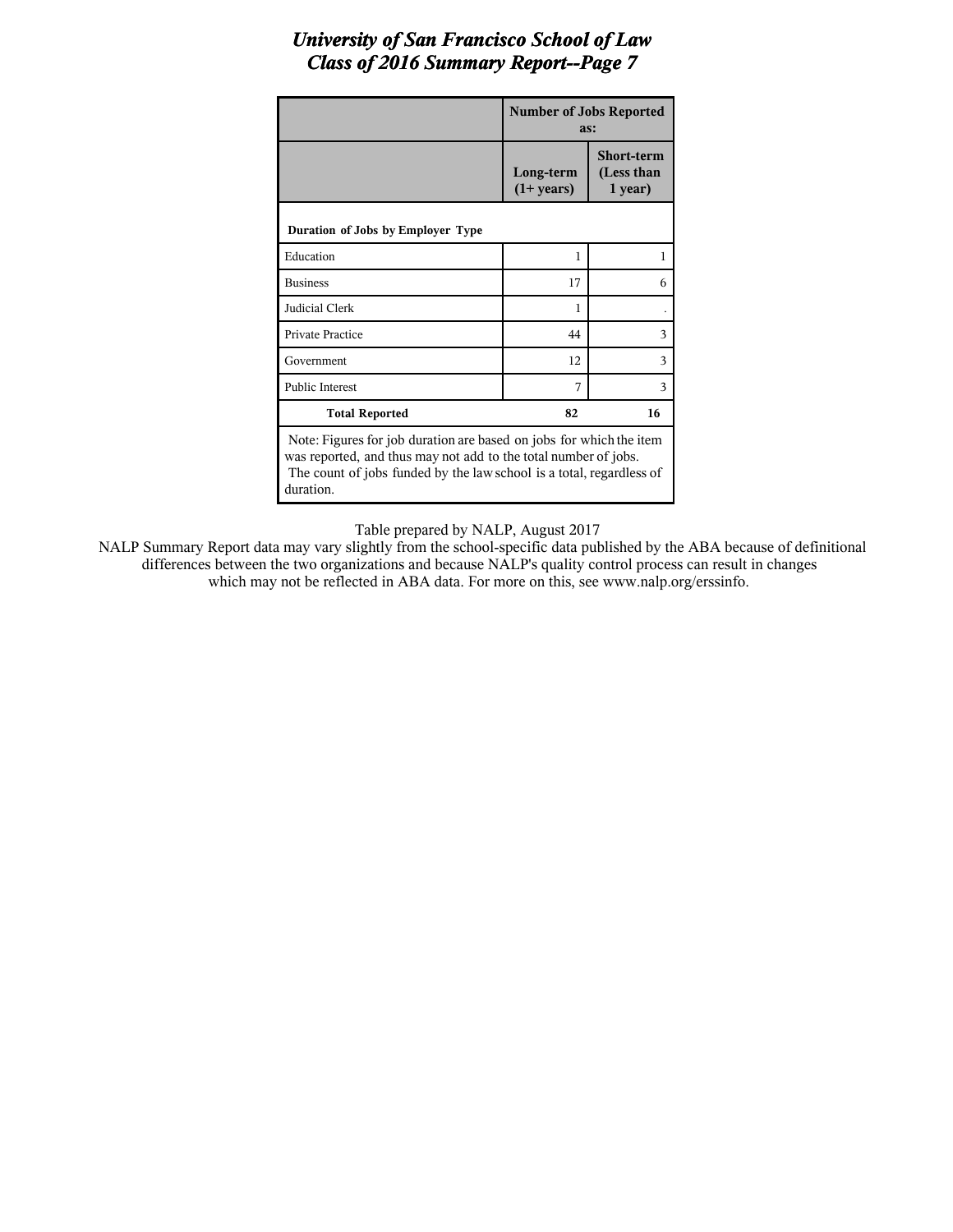### *Class of 2016--University of San Francisco School of Law Table 12 Source of Job by Employer Type*

|                                                  | <b>Education</b>                 |                                        | <b>Business</b>                  |                                        |                                  | Judicial clerkship                     | Law firms of 50 or<br>fewer      |                                        |
|--------------------------------------------------|----------------------------------|----------------------------------------|----------------------------------|----------------------------------------|----------------------------------|----------------------------------------|----------------------------------|----------------------------------------|
| <b>Source of Job by Employer</b><br><b>Type</b>  | <b>Number</b><br><b>Reported</b> | $\frac{0}{0}$<br>of<br><b>Reported</b> | <b>Number</b><br><b>Reported</b> | $\frac{0}{0}$<br>of<br><b>Reported</b> | <b>Number</b><br><b>Reported</b> | $\frac{0}{0}$<br>of<br><b>Reported</b> | <b>Number</b><br><b>Reported</b> | $\frac{0}{0}$<br>of<br><b>Reported</b> |
| <b>Fall OCI</b>                                  | $\Omega$                         | $\Omega$                               | $\Omega$                         | $\Omega$                               | $\Omega$                         | $\Omega$                               | $\Omega$                         | $\mathbf{0}$                           |
| <b>Job Posting in CSO</b>                        | $\Omega$                         | $\Omega$                               | $\Omega$                         | $\mathbf{O}$                           | $\mathbf{0}$                     | $\mathbf{0}$                           | 5                                | 15.6                                   |
| <b>Clerkship application</b><br>process or Oscar | $\Omega$                         | $\Omega$                               | $\Omega$                         | $\Omega$                               |                                  | 100.0                                  | $\Omega$                         | $\Omega$                               |
| <b>Pre-law school employer</b>                   | $\Omega$                         | $\Omega$                               | 3                                | 13.0                                   | $\Omega$                         | $\Omega$                               | $\Omega$                         | $\overline{0}$                         |
| <b>Referral from friend</b>                      | $\Omega$                         | $\Omega$                               | 6                                | 26.1                                   | $\Omega$                         | $\mathbf{0}$                           | 11                               | 34.4                                   |
| Letter/self-initiated                            | $\overline{c}$                   | 100.0                                  | 6                                | 26.1                                   | $\Omega$                         | $\Omega$                               | 10                               | 31.3                                   |
| Temp agency or legal<br>search                   | $\mathbf{0}$                     | $\mathbf{0}$                           | 2                                | 8.7                                    | $\mathbf{0}$                     | $\overline{0}$                         | $\mathbf 0$                      | $\overline{0}$                         |
| All other                                        | $\Omega$                         | $\Omega$                               | 6                                | 26.1                                   | $\Omega$                         | $\Omega$                               | 6                                | 18.8                                   |
| <b>TOTAL</b>                                     | 2                                | 100.0                                  | 23                               | 100.0                                  |                                  | 100.0                                  | 32                               | 100.0                                  |

|                                                  | Law firms of 51 or<br>more       |                                        | Government                       |                                        | <b>Public interest</b>           |                                        | All Employer Types*              |                                        |
|--------------------------------------------------|----------------------------------|----------------------------------------|----------------------------------|----------------------------------------|----------------------------------|----------------------------------------|----------------------------------|----------------------------------------|
| <b>Source of Job by Employer</b><br><b>Type</b>  | <b>Number</b><br><b>Reported</b> | $\frac{0}{0}$<br>of<br><b>Reported</b> | <b>Number</b><br><b>Reported</b> | $\frac{0}{0}$<br>of<br><b>Reported</b> | <b>Number</b><br><b>Reported</b> | $\frac{0}{0}$<br>of<br><b>Reported</b> | <b>Number</b><br><b>Reported</b> | $\frac{0}{0}$<br>of<br><b>Reported</b> |
| <b>Fall OCI</b>                                  | 3                                | 23.1                                   | 3                                | 20.0                                   |                                  | 10.0                                   |                                  | 7.3                                    |
| <b>Job Posting in CSO</b>                        | 3                                | 23.1                                   |                                  | 6.7                                    | $\Omega$                         | $\Omega$                               | 9                                | 9.4                                    |
| <b>Clerkship application</b><br>process or Oscar | $\Omega$                         | $\Omega$                               | $\Omega$                         | $\Omega$                               | $\Omega$                         | $\Omega$                               |                                  | 1.0                                    |
| Pre-law school employer                          |                                  | 7.7                                    | 4                                | 26.7                                   | $\Omega$                         | $\Omega$                               | 8                                | 8.3                                    |
| <b>Referral from friend</b>                      | 3                                | 23.1                                   | $\Omega$                         | $\Omega$                               | 5                                | 50.0                                   | 25                               | 26.0                                   |
| Letter/self-initiated                            |                                  | 7.7                                    | 3                                | 20.0                                   | 3                                | 30.0                                   | 25                               | 26.0                                   |
| Temp agency or legal<br>search                   | $\Omega$                         | $\Omega$                               | $\Omega$                         | $\Omega$                               | $\Omega$                         | $\Omega$                               | 2                                | 2.1                                    |
| All other                                        | 2                                | 15.4                                   | 4                                | 26.7                                   |                                  | 10.0                                   | 19                               | 19.8                                   |
| <b>TOTAL</b>                                     | 13                               | 100.0                                  | 15                               | 100.0                                  | 10                               | 100.0                                  | 96                               | 100.0                                  |

*"Other" also includes job fairs, spring OCI, non-CSO job sites and postings, and the self-employed. \* Excludes jobs for which a source, employer type, or firm size was not reported.*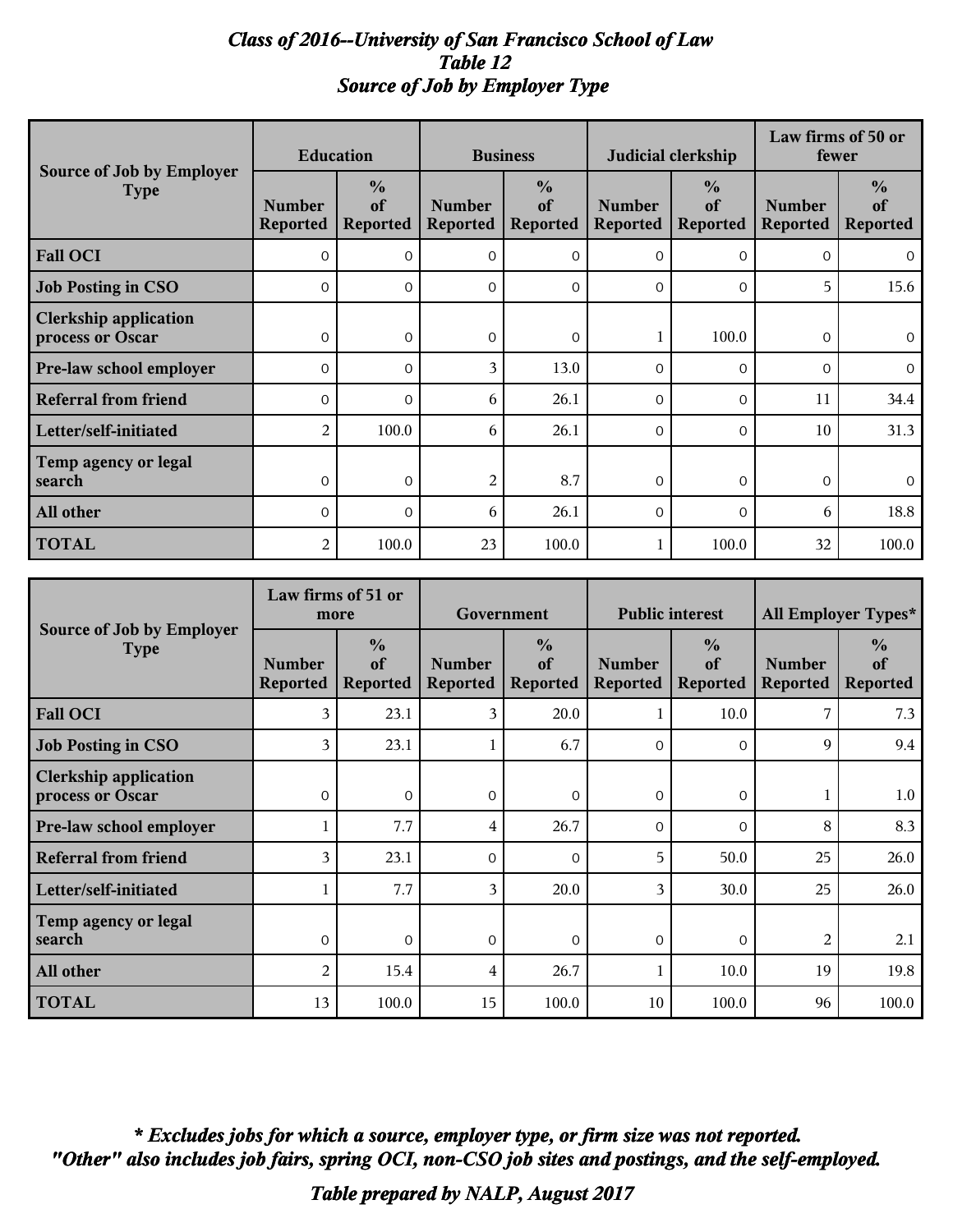### *Class of 2016--University of San Francisco School of Law Table 13 Number of Jobs Reported Taken by State*

| <b>Region</b>    | <b>State</b>       | #<br>of<br>jobs | $\frac{0}{0}$<br>of<br>jobs |
|------------------|--------------------|-----------------|-----------------------------|
| Mid Atlantic     | Pennsylvania       | 1               | 1.0                         |
|                  |                    | $\mathcal I$    | 1.0                         |
| E. North Central | Illinois           | 1               | 1.0                         |
|                  |                    | $\mathcal{I}$   | 1.0                         |
| South Atlantic   | West Virginia      | 1               | 1.0                         |
|                  |                    | $\mathcal I$    | 1.0                         |
| W. South Central | Texas              | 1               | 1.0                         |
|                  |                    | $\mathcal I$    | 1.0                         |
| Mountain         | Colorado           | 1               | 1.0                         |
|                  | Nevada             | 1               | 1.0                         |
|                  |                    | $\overline{c}$  | 2.1                         |
| Pacific          | California         | 89              | 92.7                        |
|                  |                    | 89              | 92.7                        |
| Non US locations | Non U.S. locations | 1               | 1.0                         |
|                  |                    | 1               | 1.0                         |
| TOTAL            |                    | 96              | 100.0                       |

*Excludes employed graduates for whom job location was not reported.*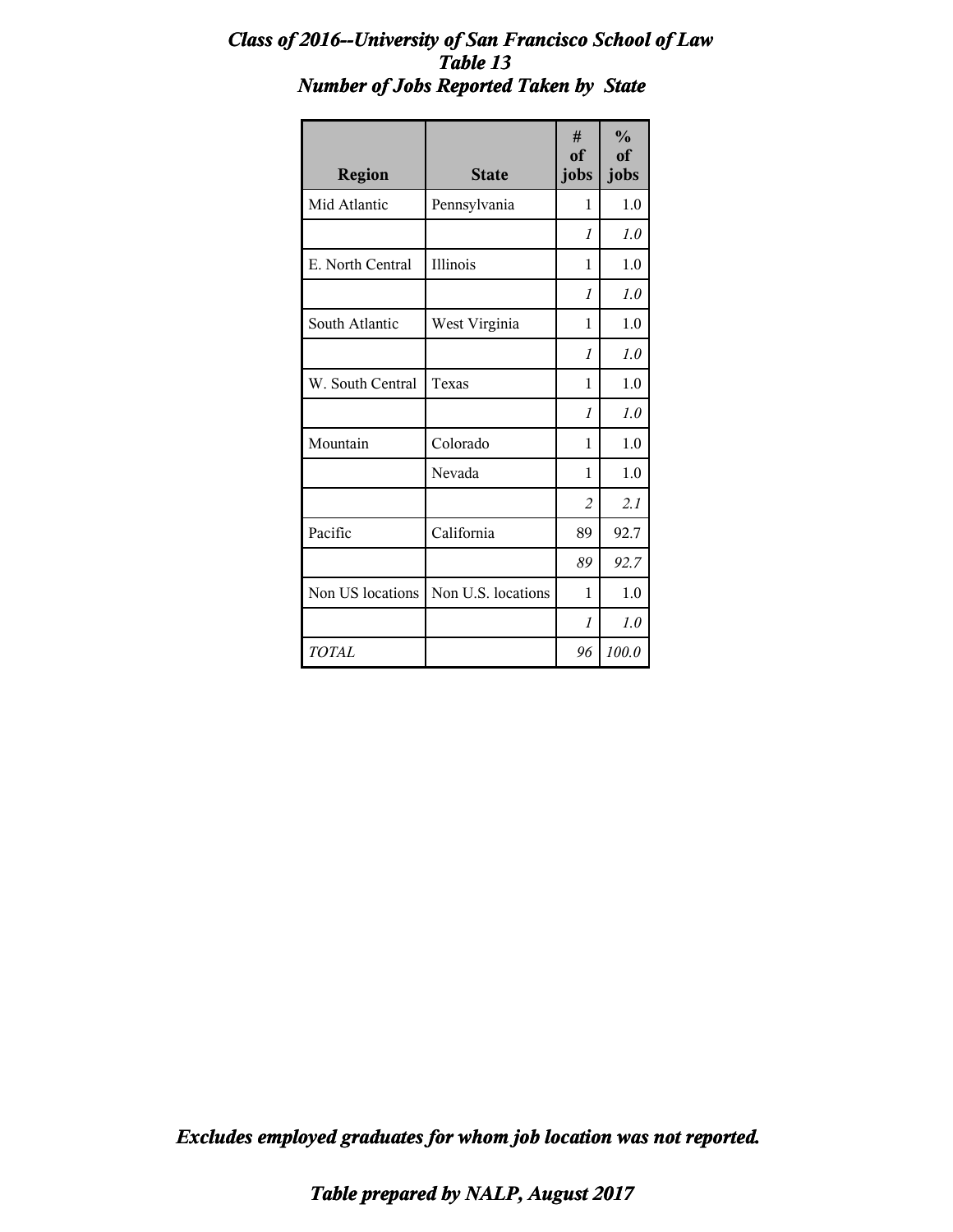### *Class of 2016--University of San Francisco School of Law Table 14 Location of Instate Jobs*

| <b>In-state location</b> | #<br>of<br><b>Jobs</b> | $\frac{0}{0}$<br>оf<br><b>Jobs</b> |
|--------------------------|------------------------|------------------------------------|
| <b>Berkeley</b>          | 1                      | 1.1                                |
| Burlingame               | 1                      | 1.1                                |
| Concord                  | $\overline{2}$         | 2.2                                |
| Glendale                 | 1                      | 1.1                                |
| Irvine                   | 1                      | 1.1                                |
| Long Beach               | 1                      | 1.1                                |
| Los Angeles              | $\overline{2}$         | 2.2                                |
| Mountain View            | 3                      | 3.4                                |
| Oakland                  | 5                      | 5.6                                |
| Other/unknown California | 13                     | 14.6                               |
| Palo Alto                | 1                      | 1.1                                |
| Redwood City             | 1                      | 1.1                                |
| Sacramento               | 1                      | 1.1                                |
| San Diego                | 1                      | 1.1                                |
| San Francisco            | 48                     | 53.9                               |
| San Jose                 | 3                      | 3.4                                |
| Santa Ana                | 1                      | 1.1                                |
| <b>Walnut Creek</b>      | 3                      | 3.4                                |
|                          | 89                     | 100.0                              |

*Excludes employed graduates for whom job location was not reported.*